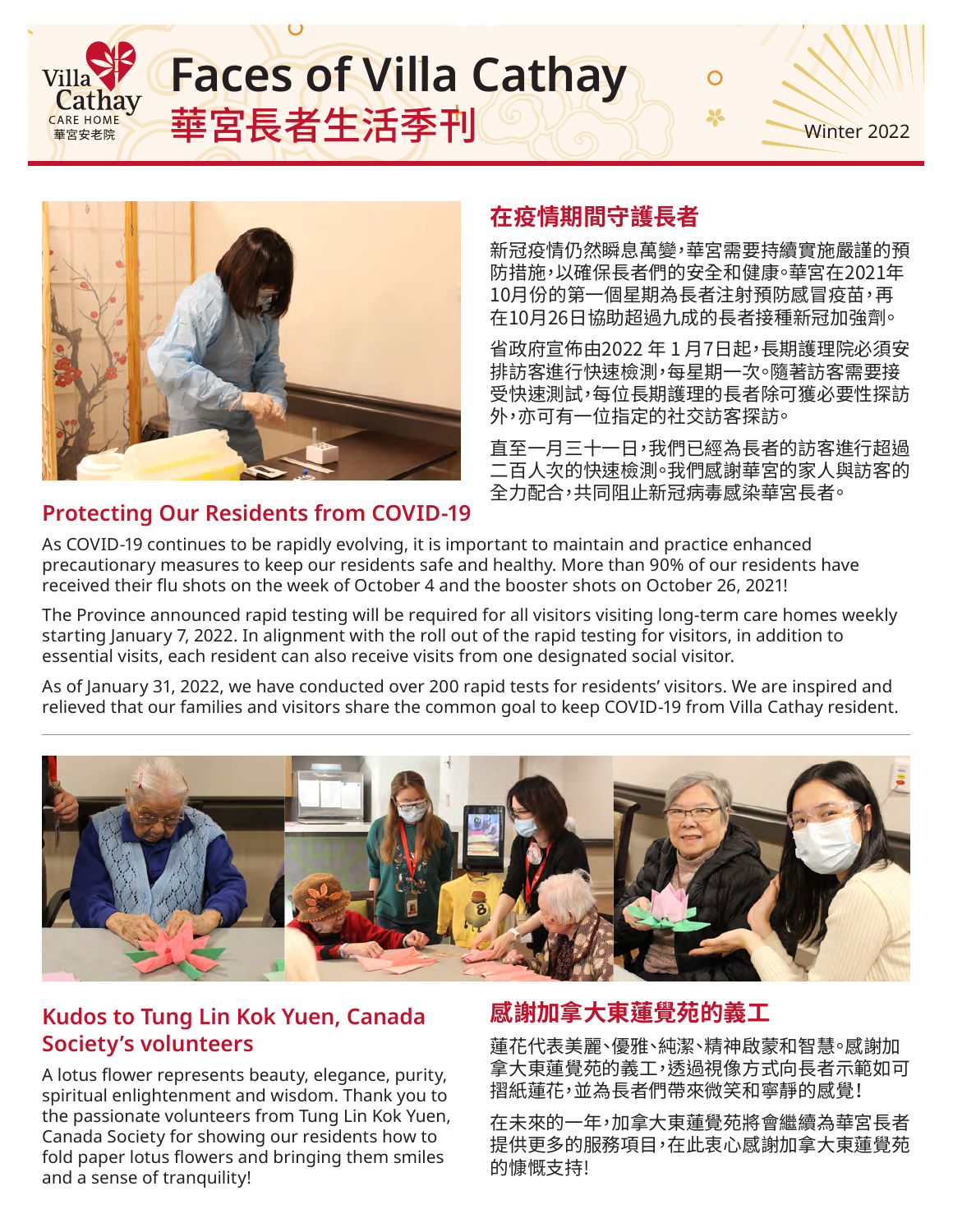

## **善款讓華宮長者可獲音樂治療**

大量研究表明聆聽音樂可以減輕焦慮和疼痛及降低 血壓,並可改善一個人的睡眠質量、情緒、精神和記憶 力。感謝善長的捐款支持,華宮長者現可獲音樂治療 服務! Michelle是我們的音樂治療師,她會利用不同 的方式如懷舊金曲協助長者懷緬過去,失去語言能力 的長者亦可透過演奏簡易樂器或聆聽歌曲,參與其 中。音樂治療可幫助長者的記憶力與專注力延展,強 化聽思、聽辨、聽憶、聽唱、聽動等多方能力,並透過律 動進行肢體伸展,達到訓練肢體活動、延緩認知功能 退化的目的。

#### **Music Therapy Program Made Possible with Donation**

Research has shown that listening to music can reduce anxiety and pain and lower blood pressure, as well as improve sleep quality, mood, mental alertness, and memory. With donors' generous support, Villa Cathay is now able to offer Music Therapy for residents! Our Music Therapist Michelle will employ different musical techniques such as selecting classical oldies or holiday music to stimulate memories and meaningful conversation. For residents who are unable to communicate, they can also participate in creating music using different musical instruments. With regular therapy sessions and strategies, seniors can benefit from the sensory and intellectual stimulation including physical rehabilitation and movement facilitation, to improve the overall physical and mental wellbeing of whose who suffer from dementia.

## **華宮長者可在院內接受中醫針灸服務**

感謝善長們的支持以及感謝昆倫科技大學與我們共 同合作,華宮的長者現可在院內獲得中醫針灸服務!

自本年一月份起,高健瑩註冊中醫師及陳健安註冊中 醫師開始帶領昆倫科技大學的中醫針灸課程學生到 華宮為長者服務!為確保長者免受新冠病毒感染,華 宮安排所有學生在抵達華宮時接受新冠快速測試。學 生們觀摩醫師如何望、聞、問、切,暸解長者的症狀,並 因應長者的情況提供合適的方案,如針灸或推拿,以 緩解長者不適的症狀。

#### **Acupuncture Service Now Available to Villa Cathay Residents**

Thanks to Kwantlen Polytechnic University's partnership and support from our donors, Acupuncture Service is now available to residents of Villa Cathay!

Dr. Jennifer Gao and Dr. Steve Chan have started to lead KPU students of the TCM-Acupuncture Program to Villa Cathay and provided the needed services for our residents in January! To ensure our resident's safety, Villa Cathay has arranged all students to receive a COVID-19 rapid test upon arrival. The students observed the TCM practitioners in looking, listening, touching and asking to assess the needs of the residents. Besides acupuncture, residents have also received tui na to alleviate their symptoms.

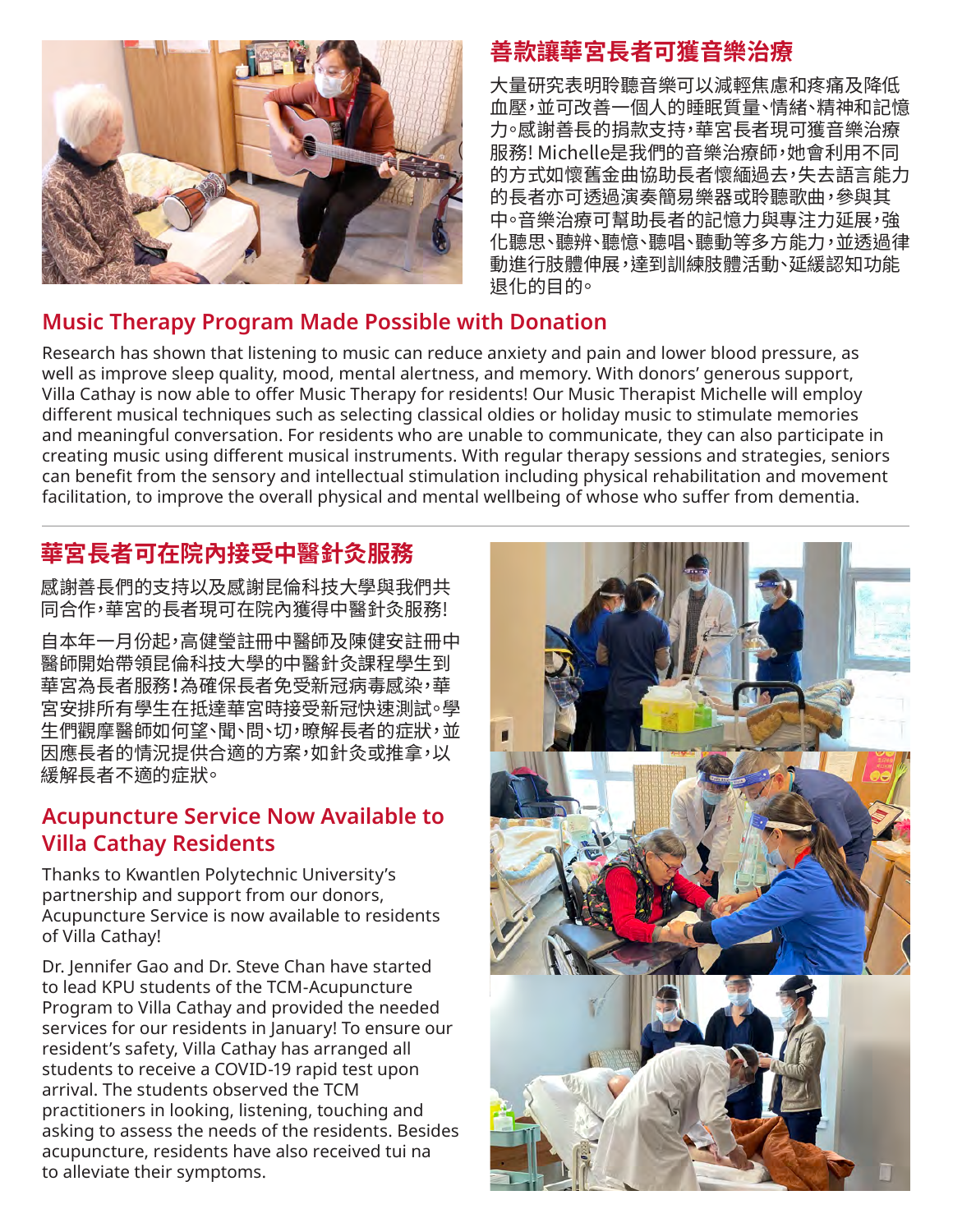

### **別開生面的萬聖節活動**

華宮安老院參與卑詩大學IDEA Lab主辦的「遠程會面機械人研究 計劃」,瞭解機械人能否滿足腦退化患者社交需求,減低長者的孤 獨及隔離感。打扮後的華宮遠程會面機械人「寶寶」,像一個剛剛學 走路的孩子,在萬聖節向長者索取禮物,長者給「寶寶」的小禮物是 色彩繽紛的襪子。透過遠程會面機械人,沒有口罩的阻隔,長者可 以看見久違義工們之親切笑容!

#### **A Special Trick-or-Treating!**

"Bobo" is a core member of our telepresence robot research project with the UBC IDEA Lab on investigating if telepresence robots can help residents with meeting their social needs and reducing their sense of loneliness and isolation.

Our telepresence robot "Bobo" dressed as a toddler and went trick-or-treating in Villa Cathay on Halloween. Residents gave out colorful baby socks as treats for Bobo. Bobo scrolled from neighbourhood-to-neighbourhood and the volunteers can meet residents safely without face coverings via Bobo - it has been a while since residents can see the smiles of the volunteers!

#### **喜獲嬰兒服裝的捐贈**

Richmond Hospital Healthcare Auxiliary捐贈了一批嬰兒服裝給我們的長者,長者 們對整理嬰兒服裝有極大的興趣!甚至一位平常不願參加活動的男長者,因為看到了 嬰兒服裝,讓他想起了照顧自己孩子的歡樂時光,也表示要協助與分類嬰兒服裝。

#### **Baby Clothing from Richmond Hospital Healthcare Auxiliary (RHHA) Thrift Shop**

The baby clothing donated to us from Richmond Hospital Healthcare Auxiliary received sparkled great interests with our residents! Even a male resident who had been reluctant to participate in activity wanted to help with organizing the baby clothing because it reminded him of the days he cared of his own children.





#### **Lots of Fun during the Festive Seasons**

Our residents had a great time celebrating Christmas by lighting up Christmas Trees and also having a great party! Each resident also received a gift from Santa Claus!

Chinese New Year is one of the most important celebrations for our residents.All the Chinese couplets on the residents' floor were once again written by our in-house resident-calligrapher Steven Chow. Our team also performed a mini dragon dance to wish our residents full of vitality and joyfulness in the Year of the Tiger!

# **歡樂的節日**

華宮的長者在十二月有一個非常歡樂的聖誕派對! 除了聖誕節必備的聖誕榭外,今年更有聖誕老人來派 禮物給每一位長者!

農曆新年是長者最重視的節日! 今年院內的賀年對 聯再度由華害長者周伯伯一手包辦,而我們的團隊更 負責舞龍作為長者新春的特備節目,希望每位長者在 虎年身心安泰,笑口常開!